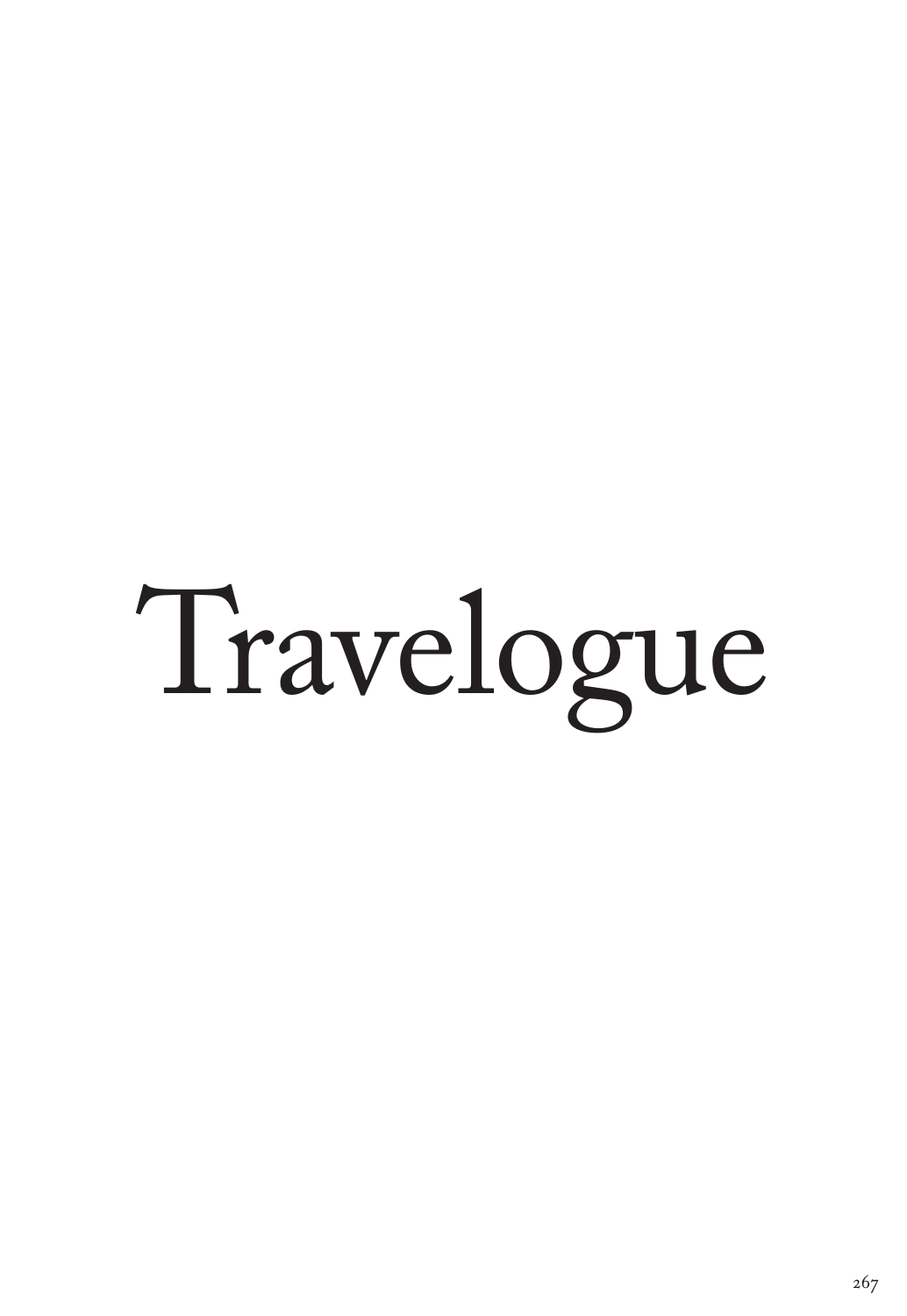# Andreas Oskar Hirsch DE  $*_{1972}$

## *Radio Editor&Mothership Pilot*

Sound Development City 2014 participant Andreas Oskar Hirsch undertook his second expedition as a team member, *Gap Station* host and driver of the mothership. In the following text, *Synchronicity Saved the Cat*, Andreas retraces the 2016 expedition from his perspective, focussing on the daily challenges and shifts, his encounters in the cities and the journey itself.

As an artist, Andreas Oskar Hirsch produces visual works, sound, music and texts. His interests therein lie particularly in strategies of translation and conveyance of meaning, absurd experimental setups and the development of imaging, sound-based and performative processes. He has invented various instruments that he performs with, such as the electric palm leaf and the carbophon, among others. Andreas is a co-founder of makiphon, a label for experimental music, and lectures and teaches in the field of visual arts and music.

 $\rightarrow$  www.hirschonhirsch.com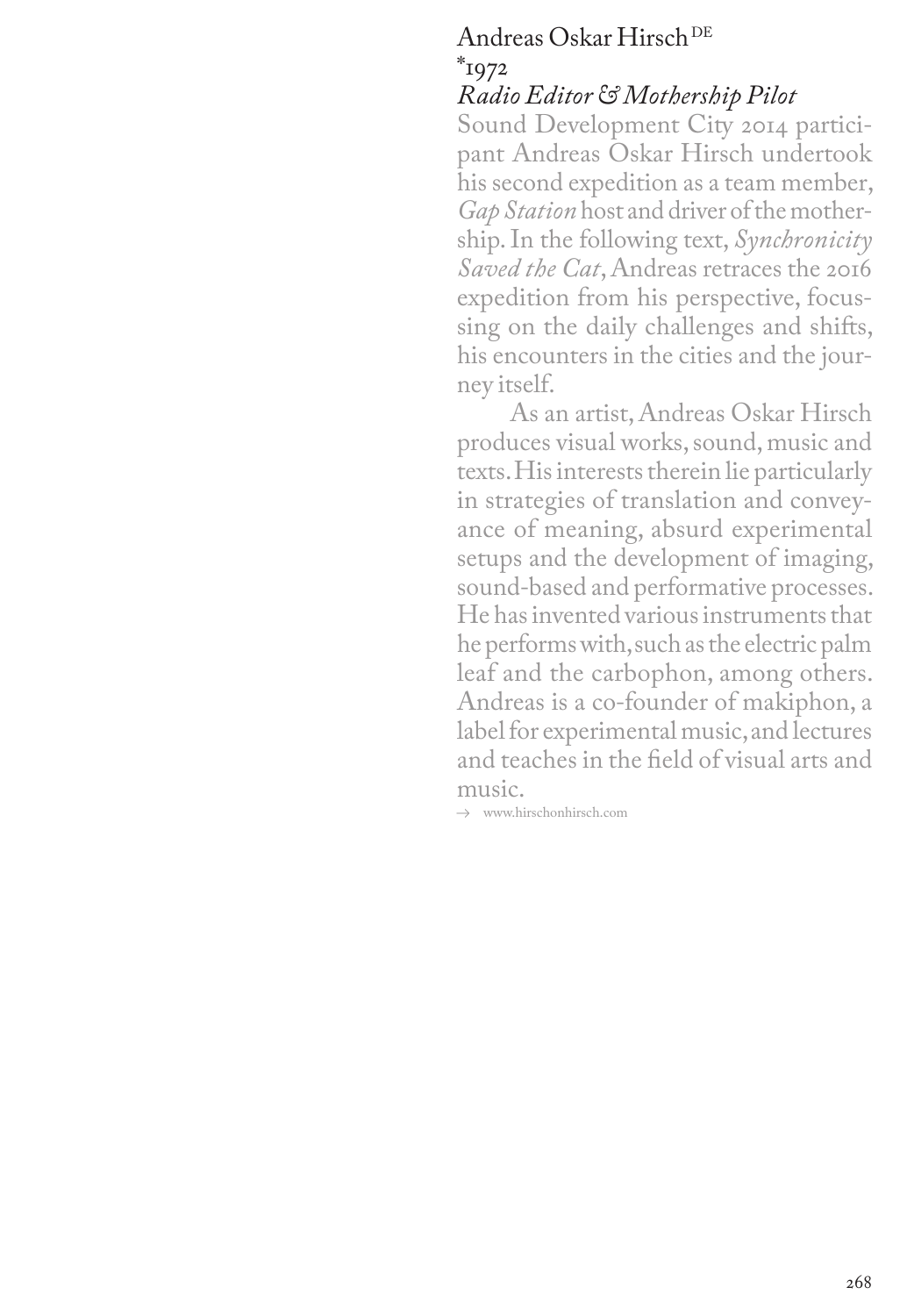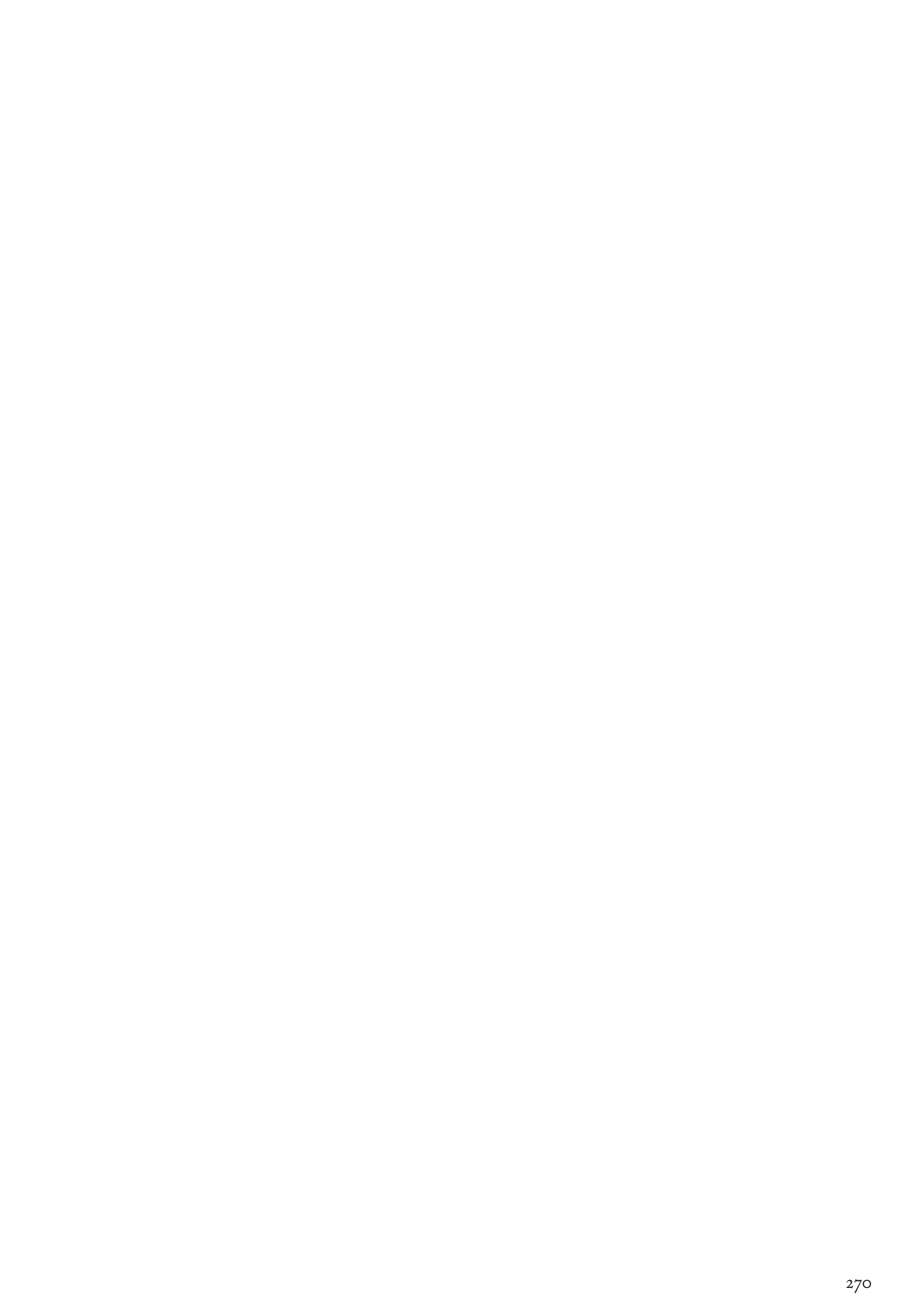*Friday, September 2 Early morning, 150 km from Lyon, Aire de Beaune rest stop*

An espresso, refuelling, then an oil check own against the little donkey that adorns and once round the mothership like the the front of the bonnet with the colours of the '80s, just under 7 metres in length. It satnav mistakenly takes me through the bit can get out of control. For instance, the we crawl up the hill, the mothership and curtain that goes around the bed when it I both regret our mistake. On the other is let down over the front seats for sleep-hand, what's the point of a donkey withing. If you forget to stash the curtain away out some good old mountains? The next morning after putting up the bed, it may first thing I catch sight of is the inscripjust come down while driving full steam tion on a truck: the power of experience. ahead and block your vision through the windscreen — an absurd and frightening thought.

After a nerve-racking start the previous evening, several hundred kilometres of night-driving and a few hours' sleep, I start to adjust to the road as my temporary living space. French rest stops are like oases of peace and relaxation, with shiatsu massage chairs, children's play areas, all kinds of food and beverages, oil for thirsty engines and orientation map series. It is half days' driving, I approach Madrid. also easy to strike up conversations with people, for you are all in the same boat, so to speak. Confederates of the road.



pilot of a passenger plane. The mother-the Catalan flag. When I pass the Spanish ship is a Hymermobil motorhome from border, it is already dark. In Girona, the has all kinds of idiosyncrasies that de-southern foothills of the Pyrenees instead mand to be respected, otherwise quite a of remaining on the more level AP7. While properly beneath the mattress the next morning, at the rest stop near Gurb, the South of France, past Avignon, Nîmes and Montpellier, towards the Spanish border. 30° C, surprisingly relaxed traffic. The mothership purrs. In terms of toughness, it can easily hold its



Around 10:00 pm, after two and a When driving into the city, it seems huge, a complicated system of slip roads and motorways extending right into the centre. On my arrival at Hotel Gran Legazpi, the biggest garage door I have ever seen opens up — and sleep takes over.

## *Sunday, September 4*

At midday, audio recordings at the entrance to Matadero Madrid, a huge urban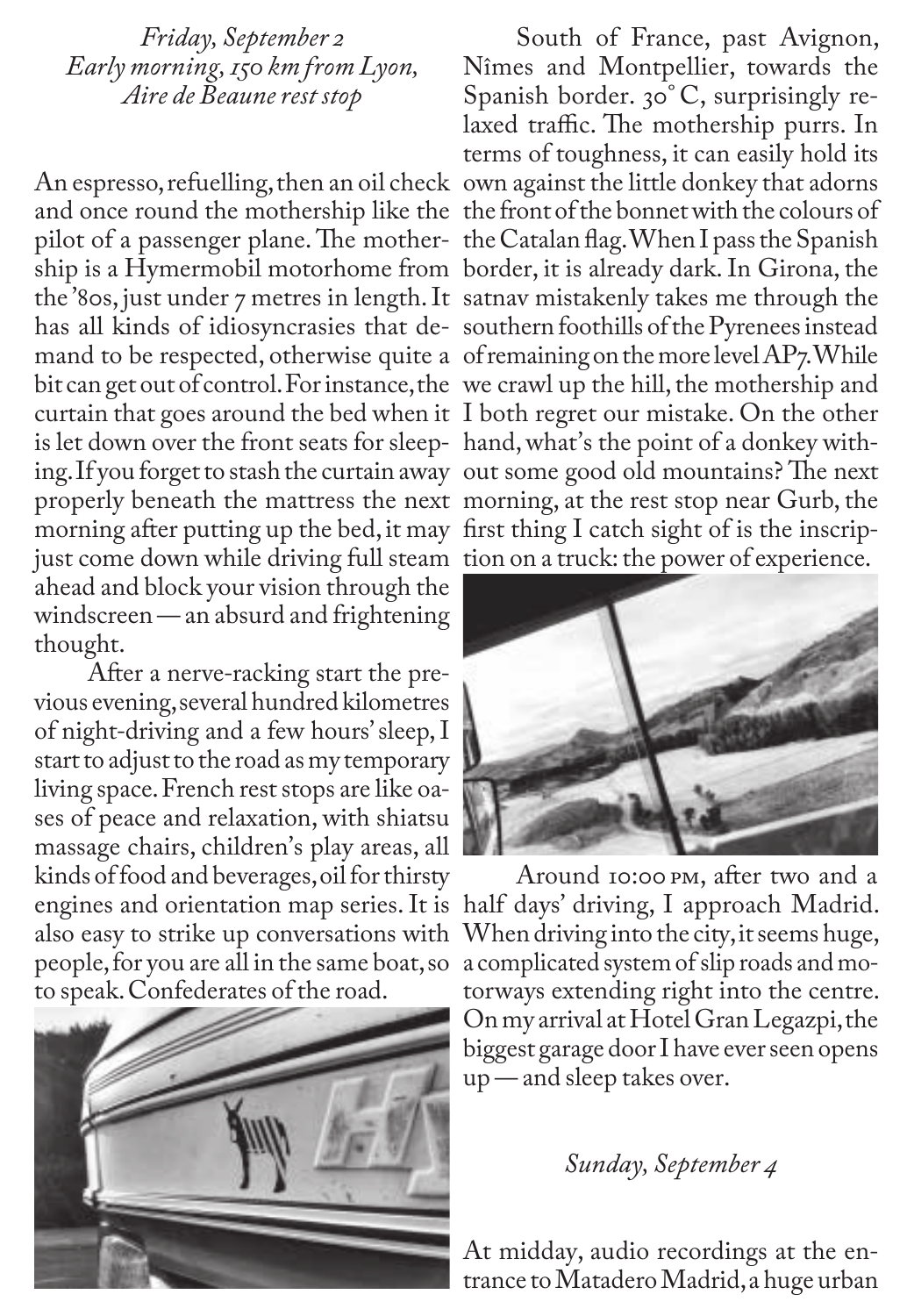art and cultural centre located directly on snack bars, 24/7 stores, bars and little the Plaza de Legazpi. The lively calls of shops. On a hand truck, a man is transis a self-managed cultural centre with a non-profit space that is run and provided workshops, studios and halls for music quite punk to me and seems to be a referthe mothership will stay. The city strikes the Argentinian author Juan José Saer. me as a huge desert metropolis, which might be due to the fact that I arrived from the West and did not come through the Sierra de Guadarrama mountain scenery to the north. Cristina and Ana both assure me that Madrid is quite small if you just The expedition starts in Retiro Park, right hang out in the centre. We are out and next to the late nineteenth-century Palaabout between Lavapiés and La Latina, cio de Cristal, which was modelled on two bustling districts whose hilly street-London's Crystal Palace and originally scape partly dates back to the Middle Ages. housed tropical plants from the Philip-In the course of the afternoon, the rest of pines.It has since become home to exhithe team arrive.

## *Monday, September 5*

Down the stairs from the rooftop terrace a touch of the surreal to the impressive atof our lodgings in Calle Santa Ana with mosphere inside the palace. the recorder on; I run into Cristina and Vincent, Vincent having come straight now gets to know one another, with confrom the airport. It is now 8:00 pm, and versations and drinks in the shade of the most of the shops are closing. A guitar trees. Then a stroll through the city, visitplayer on the Plaza de Cascorro, young ing various places that are important for people strolling around.An old woman in our stay here. The streets are almost empty Later, down the Calle Embajadores, left much time either … the week will be over ners of the globe: Indians, Chinese, Magh-workshop and the photo lab and who will

birds in the treetops mingle with the back-porting two bouquets of golden daisies ground noise of the city. In the Tabacalera, through the Calle Amparo, not far from I meet Ana and Cristina, who are provid-where we are setting up camp in the ing us with local support. The Tabacalera Nadie, Nunca, Nada, No. The NNNN is a certain squatter charm. Formerly a tobac-to us by the artist Ramón Mateos. The co factory, it now has rehearsal spaces, name "Nobody Never Nothing No" sounds and theatrical performances. This is where ence to the novel *Nadie Nada Nunca* by

#### *Tuesday, September 6*

bitions curated by the Reina Sofia museum. The palace is largely made of glass and set in an iron framework.Inside the palace, a soft version of the Titanic sinks down from the domed ceiling, large as a whale. Damián Ortega's sculpture brings

a wheelchair, me beside her, all ears and in the noonday heat — we have a lot to learn microphones. The atmosphere is relaxed. when it comes to siesta, but we don't have to the Calle de Lavapiés and on down the in a flash. In the Tabacalera we meet Julio, hill. People who seem to hail from all cor-who is in charge of the screen-printing ribi, Senegalese, lots of restaurants and assist us. He comes from Chile but has been Anyone who has not already met up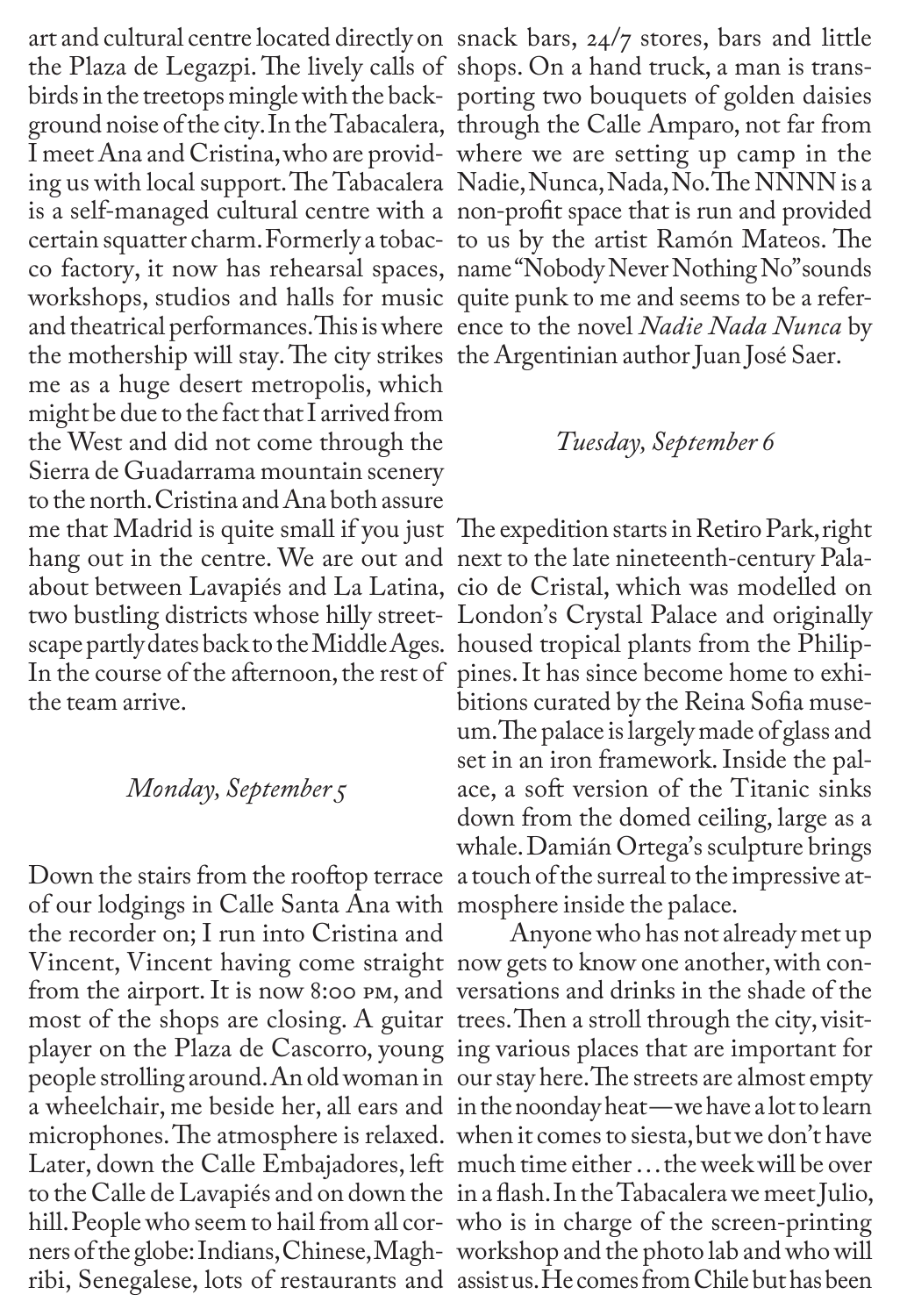living in Madrid for some years. When he lined paper. He looks at me questioningcode of honour is shining through him.

#### *Wednesday, September 7*

kids riding bikes or playing ball. There are expendable? The paper is soon crissthriving cafés around the square, with mu-crossed with writing: "BEUYS PROsicians dotted around. The square is in DUCED BUT WAS ONLY ANOTHsome time and rents are rising rapidly, as that I should turn over the page, where I Pedro Velarde, heroes of that revolt.

will y

talks, you know he is serious; it's as if a ly. I read "Zürri" out loud and realise that Big Wednesday: In the afternoon, we're nod. "WHERE." "In Cologne." He writes, off to the Plaza del Dos de Mayo with "DÜSSELDORF" and then "BEUYS". Andalus, Bernadette and the mothership, Does he maybe come from Düsseldorf where Bernadette embarks on round one himself? Is he German? And is Joseph with her Café Europa. Young and old are Beuys the connection with my cap, sitting on benches, dogs racing around, which he obviously seems to think is Malasaña, a district where shops and bars ER SERVANT OF THE SYSTEM." have frequently been changing owners for This is followed by an arrow indicating our photographer Jonay tells me. He also find a neat Asian font, probably Korean, explains the background to May 2, 1808, and his lines in-between: "BEUYS' date of the resistance against the Napo-WIFE HAD THE DOUGH, HE leonic troops, and points to the monu-ONLY HAD HIS HAT." Ah, the hat! ment commemorating Luis Daoíz and "ART CAN SAY OR SUGGEST An old white-haired man approach-DESTRUCTION." Then: "IT WAS A es, white suit, scrawny frame, his shirt PLEASURE WORKING FOR YOU. open over a bare chest. He indicates to me I SHALL NOT BE PRESENT ON that I should take off my cap. He does not 7.9.16. THE ORIGINATOR." "May speak. When he makes a move to grab my I have that?" I point to the paper and feel cap, I dodge away. I am not amused. He a bit foolish. He looks at me penetratthen takes out a biro and starts writing ingly: "NEVER MIND 'HAVE', BUT the word "ZURRI" on a small piece of USE AND PASS ON AFTER USE", he is speech-impaired but seems to be able to hear my words: "I am from Germany." "WHO ARE YOU" he writes in German — all in large block letters. "Andreas." "ANDREAS HAS BEEN TO UNIVERSITY," he writes. I laugh and WHAT WORDS DO NOT CON-TAIN: THE INVISIBLE CENTRE AND THE ORIGIN OF THE UNI-VERSE." The orthographic jumble over such a minimal space makes it difficult to follow his thought process, but he insists, and I even forget Andalus and Bernadette, who are already busy loading the amplifiers back into the mothership and retracting the awning. "ENOUGH TO SAVE THE WORLD FROM SELF-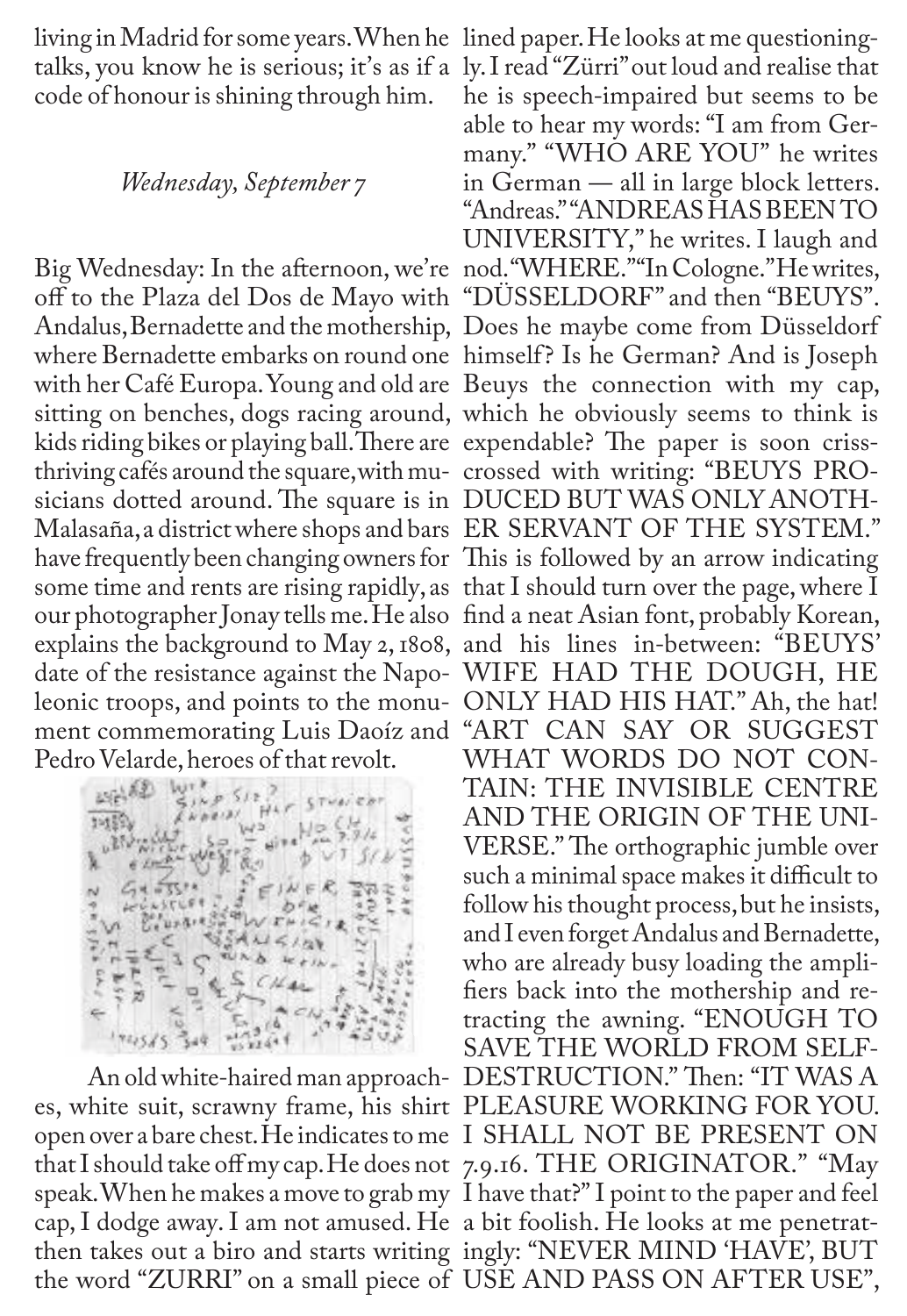"Alright."

Later that night,I eat with the team. whisker — coincidence be with us. I invite Luis, the original skater, who has builds longboards. He provides us with I accompany him round the block. He eventually he sobered down, starting a Arduiono irrigation controller. I can alfamily and going into business — big busi-most see his synapses firing. We are all ness, it would seem. Until the day he was having days here with more happening supposed to shake hands with George W. than most times. Bush at a conference. He rather preferred not to and decided to build skateboards, start up cultural exchange projects and sail. Long live course correction!

Luis and I go for a beer. We end up in dience, open stage. And who is standing Gómez, two artists who have a gallery Julio? JULIO!!! We can't believe it! Julio people together and resisting the mainfrom the Tabacalera, who's such a quiet, stream with their initiatives and perforto help out, is captivating the crowd here. the mood, the possibilities. Initially, it is colours of the neighbourhood, but also there is a lack of resources, which, in turn, gressive gentrification and finally a plea name Storm and Drunk is intended both to fight back through means of creativity. as a joke and as a connection with the And then it's over, and we embrace and *Sturm und Drang* period in late eight-I briefly get lost. The street cleaners are out little bit, it is very difficult to understand and clouds the alleys, graffiti on the low-eighteenth century, there was also a lot of

is what I gradually can make out. I nod. riosity killed the cat". Even if it does miss C.G.Jung's concept of synchronicity by a

a workshop in the Tabacalera where he who is just about to take a wander, and electricity for the mothership. Luis start-tells me about bark — Madrid is one of ed skating as a child, then progressed to the greenest cities in Europe — and he windsurfing in the Canary Islands, yet has found an automatic garden with an On the staircase, I meet Vincent,

#### *Thursday, September 8*

the Sala Juglar. Live music, a packed au-Nik and I visit Raisa Maudit and Zony on stage, hurling angry phrases at the pub-called Storm and Drunk. They are both lic and waving his arms around? Julio. very energetic and committed to bringing serious presence in his apron, always ready mances. We talk about the art scene here, He talks about this neighbourhood, about pretty easy to get something going, they Lavapiés, social connections across bound-say, for there are plenty of good people aries, Latin America, Africa, the many and a lot of enthusiasm in Madrid, but the contrasts between rich and poor, pro-makes work difficult in the long term. The congratulate him. "Incredible! Such a eenth-century German literature, which coincidence!" I call out, and Julio, "Syn-was a time of upheaval with parallels to chronicity!C.G.Jung!"On theway home, today, they say: "If you don't step back a hosing down the streets, and for a few what is going on right now. Somehow seconds the spray lingers in the lamplight everything seems to be falling apart. In the ered shutters of the closed shops. "Syn-change and revolutions, and they also saw chronicity saved the cat," crosses my mind, the start of capitalism." Their answer to in the vein of the pessimistic saying "Cu-the question of how they see the future of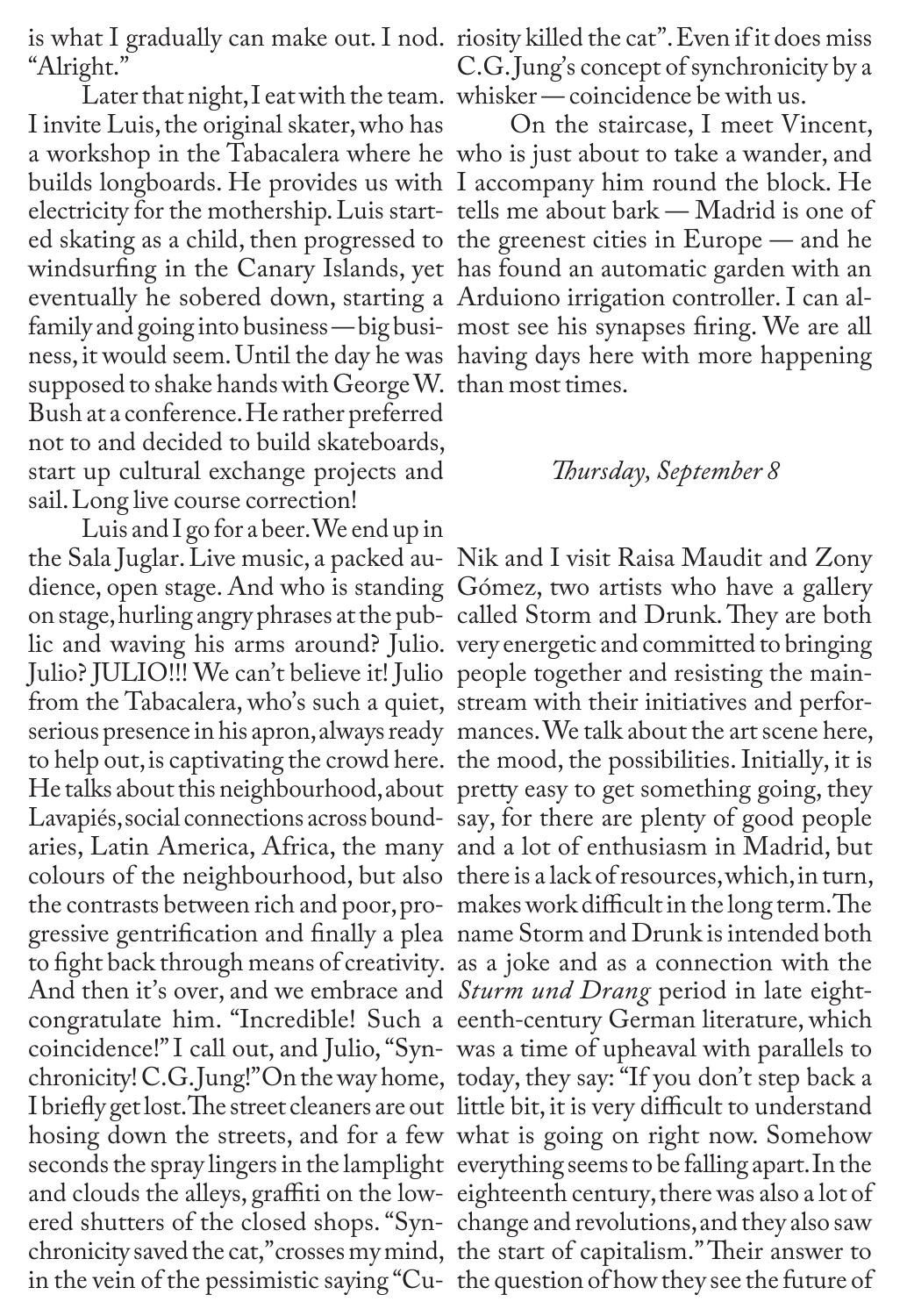S.A.D. takes us back to Retiro Park: "Like revolution whose motto had been "liberty, the musicians on the Titanic" says Zony, adding with a wink: "Romantic, isn't it?"

#### *Saturday, September10*

cord outdoors.During the interview with of fear of the "other". Along with the ecofly regularly towards the city centre. We and its injustice, and at the same time he pause briefly and listen to the rattling fade saw many of these topics reflected to a high cember 2015 election, there were no ma-these issues more closely in art as well. jorities, Ana and Cristina tell me. At first has ground to a halt as a result, however.

#### *Monday, September 12*

Nik and I visit Manuel Segade in Lavapiés. an exhibition area is home to an installa-Manuel runs the Centro de Arte Dos de tion of the artist collective Basurama: Mayo, CA2M for short, a museum of con-countless withered sunflowers hang from temporary art located outside the centre. the ceiling like corpses, forming a kind of The aim, out there in the periphery, is to romantically dark, surreal avenue. The use art to also engage in social issues and collective had initially planted the suneducation and involve the immediate sur-flowers along a boulevard in Ensanche de roundings. This has led to a majority of Vallecas, a giant housing project to the CA2M visitors coming from the immedi-south-east of the city, which originated ate vicinity. The connections Manuel with the real-estate bubble and now premakes in conversation are sometimes sur-sents a bleak picture.prising; one of them takes us back to the Plaza del Dos de Mayo and thus to the date in 1808 which became the symbol of resistance against the French under Napoleon. Manuel points out the fact that Napoleon's attack on his European neighbours came only a short while after the

The first of ten artist talks we want to re-the historical point of view, the invocation Brent, helicopters are continually flying nomic crisis, more and more people had overhead. In the mornings, they seem to begun to resist the drama of neoliberalism away. Madrid is the seat of government, degree in pop culture and science fiction even if Spain currently doesn't have a ful-— people's concerns had long become ly functioning government. After the De-mainstream. And it was time to address equality, fraternity". Another dot on my fragmented map of historical knowledge, on which freedom gained is soon reversed into power obsession. He sees overcoming divisive thinking and action on race, gender and class as one of the central challenges of our time, an old complex from

glance, it doesn't seem as if everyday life Melgar, who works for Matadero Madrid In the afternoon, we meet Gema and was a member of the jury for Sound Development City. The Matadero, which is funded by the city, opened its doors in 2007 to provide a space for exchange, artistic experimentation and production. The old slaughterhouse that now serves as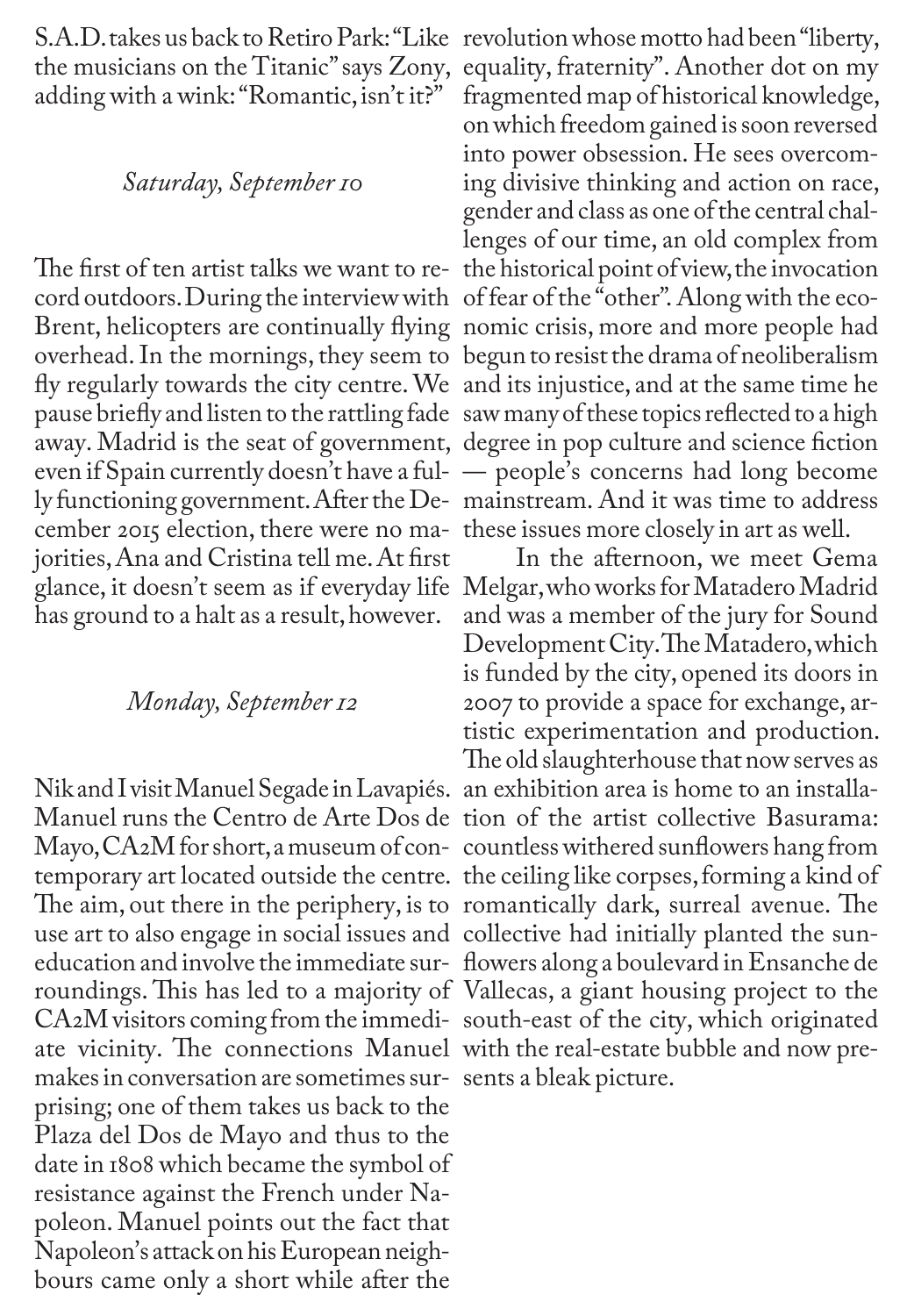### *Tuesday, September13 On theroad again*

Bernadette and I leave the city, with three what is going on inside. I later read that to four days scheduled for the leg to Cas-the Almendralejo zoo was shut down sevablanca. Ari-Pekka's Amigo travels with eral years ago as a result of pressure from us in the mothership; in the courtyard of animal rights activists. The zoo director the Tabacalera, the two of them calmly was accused of smuggling and cruelty to exchanged their clothes. Ari-Pekka now animals, and finally those animals that looks as if in a time warp, with Amigo's were on the endangered-species list were black floppy hat and the suit that has seen distributed to other zoos in Europe. Apbetter days. Amigo sits quietly in the back parently, they lost track of some of the othof the camper. It's good to be on the road er animals, however, and since then noagain after the whirlwind of the past days. body knows the whereabouts of the black Just seeing the landscape passing by, at panther, the leopard, the ostrich, several the wheel or as a passenger when Berna-wolves and lynxes, a spectacled caiman and dette takes over. Through Castilla-La the anaconda. We proceed along the Ruta Mancha, then through part of Extrema-de la Plata, passing a stone quarry, olive dura: arid landscapes with vast planes, groves, huge fields with solar panels, and mountain ranges in the distance, cattle in later battalions of wind turbines. Surpristhe pastures.

Seville, we reach Hotel Acosta — which an old hippie enclave. Seeing the sea. also happens to be the surname of my friend Scoli, whom I was with on my last trip to Morocco in 2012 to record traditional music in Paul Bowles' footsteps. Bowles had made several trips in 1959 to document music which threatened to become suppressed during the increasing westernisation of the country and, well over 50 years later, we researched in places where Bowles had been.

## *Wednesday, September 14*

Breakfast on the hotel veranda. A gaggle customs office leads through a lock gate of sparrows clear up the remnants of to a back office. A friendly, dark-haired breakfast. Just a few hundred metres from woman in her mid-'50s and her colleague, the hotel is a deserted zoo: El Parque who wants to know where I come from. Zoologico de Extremadura, according to Turns out he collects buttons from cities.

 In the evening, a good 170 km from greener. One night in Los Caños de Meca, the towering wall which depicts an array of flaking animals like modern-day frescoes. A desolate, almost uncanny sight. In my mind's eye, I put up a ladder to see ingly, as we go south, it slowly gets a bit



*Th ursday, September15 Algeciras*

A number of ticket booths, hardly anyone travelling. Sellers call out from behind their glass panes to draw attention to themselves. Some even knock on their windows from inside. The search for the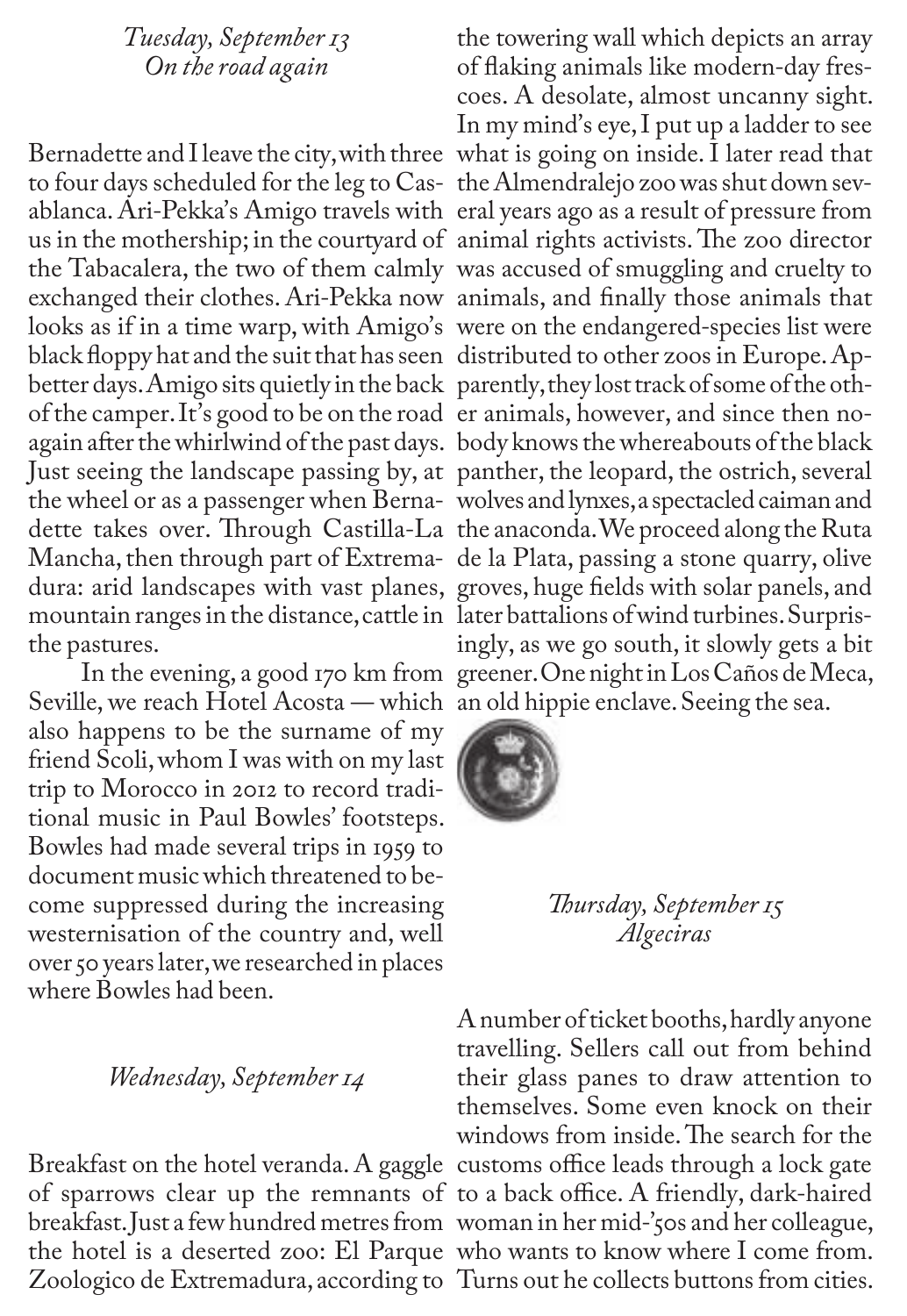ly customs staff, unbelievable!

going customs officer: "Carnet ATA?" Yes, approaches. 3:00 pm, cloudless blue sky, this is the place. He says he just has to set-calm silvery-blue sea. I think of my friend tle somethingwith a friend,a Frenchman Scoli, who at his departure was detained from Lille. The two disappear briefly, and in Marrakech for a week because his visa cheerfully shows me a plastic bag: "Two next to me. I try the old finger-snapping kilos of top-quality beefsteak tomatoes!" trick; it works. We go into the office to check the carnet. On the wall, a collage of some 30 black-has almost resolved the problem but still and-white photos of the harbour, taken has to pay harbour dues and parking. The everyone in the room laughs. This was we go to a container office. Obtain a sigwhere you saw the rock of Gibraltar be-nature, back to the truck exit, pay 425 dirfore. I show him my button, and he imme-ham, then another counter. Now a photoof arms. The gearwheel stands for indus-Back to the counter to get it stamped and, crown for the kingdom. Amicable "hasta to imagine that Tarek was subjected to luego" all around and board check-in.

I apologise for not having any button from truck and found a toy drone, and then Cologne for him, so he gives me a Span-detained Tarek overnight because the enish customs one and sends me on to a low tire load appeared suspicious to them. building nearby. His female colleague Might we be able to meet up and help says she will let them know. Such friend-clarify the matter? From an armchair at When I arrive, I meet an older, easy-mixed feelings as the Moroccan coast when they come back, the customs officer had expired. A man snores in the chair the bow end of the ship, I watch with

in 1976. The top left corner of the collage three of us wend our way through the vast is eaten away, several copies are missing. terrain. Two officers at an improvised desk. "Brexit!" the customs officer yells, and Apparently this isn't the right place, so on diately explains the symbolism of the coat copy is missing,so over to the copy-shop. try, Mercury's staff for trade, the anchor after yet more toing and froing, we are out for shipping and ports, and of course the at last. The drone is lost, however. It's hard When we find Tarek in the port, he this madness for a total of nearly twentyfour hours …



Duscha and Andalus call: Tarek is stuck in the cargo port of Tangier. He is to be there by now. Customs searched his with his family. Ahead of us, the sun is set-



driving some of our equipment from wardsTangier. We followTarek, who has Madrid to Casablanca and had intended invited us to spend the night at his place Westwards along the coastal road to-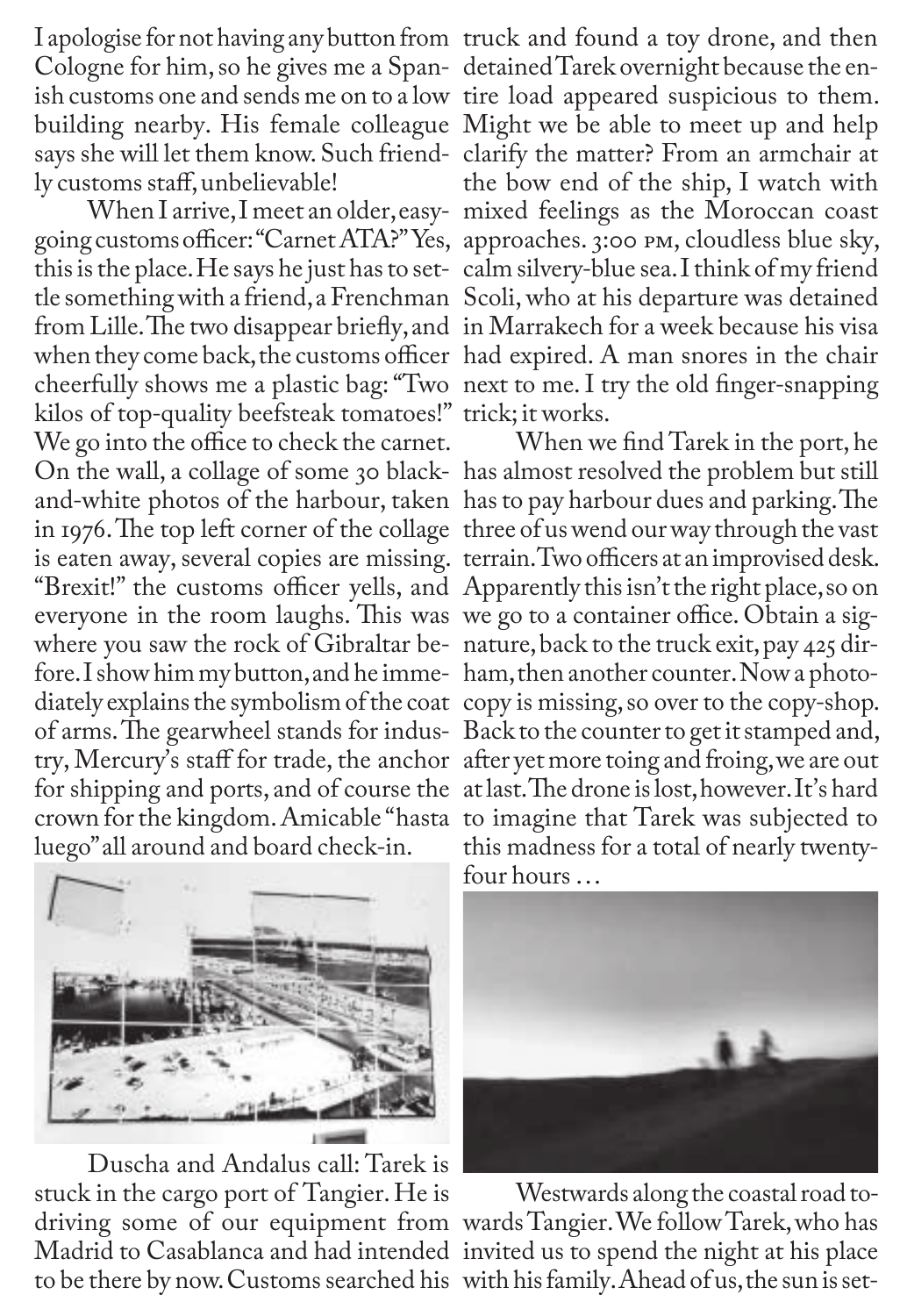ting, clusters of white houses in the bar-then Tarek's wife comes running and hands ren, hilly landscape, the foothills of the Rif me a neckerchief.She saysshe wanted to mountains. Small settlements, the sea to give me something too after giving Bernathe right and the Spanish coast in the dis-dette a lightweight djellaba as a present the pears to have had a revamp since the last care and hospitality. time I was here.

house in the Beni Makada district. A Atlantic sparkling to the right. Occasioncakes. Sofas all around, a large flat-screen even crossing here and there. Cattle in the like a shrine. Tarek's wife is there, his son, slightly undulating but mostly flat landhas a chart with the various safe models, While the filling station attendant takes including size, weight and price. Berna-care of the mothership, I watch the digits absurd ways. A second meal, Tarek's wife And when the display stops at exactly méchoui.

## *Friday, September 16*

Walking through the narrow alleys with Tarek's nephew, Ahmed, down to the mothership, which we left in a guarded carpark. Tarek and his father take the delivery truck that they will later drive to Casablanca together. "Do you like my barrio?" Ahmed asks me in English. "YES!" One block further, a homeless person on the curb. Ahmed says, "Sorry," and I reply, and, as in Madrid, the impression of an "But we have homeless people as well," enormous city. Past large buildings, a dusty which astounds him. "Yes, really, unfor-football pitch, a mosque. Traffic getting tunately, homelessness is universal." Tarek ever denser as we approach the centre. By and his father escort us to the motorway. now, Bernadette drives the mothership After a few metres, we stop. Tarek makes almost as if it were a car. At first glance, a phone call. We wait. Some minutes pass, the centre of Casablanca looks fairly run

tance. Finally, Tangier. The city centre ap-previous evening. We are amazed at such

Tarek's family lives in a multi-storey with plastic covering, with glimpses of the warm welcome, tea and Moroccan pan-ally people at the edge of the motorway, TV fitting perfectly in an alcove, almost pastures, and donkeys standing in the nephews and cousins. Tarek's father is the scape. At one point a large white bird with only one who speaks French. He deals in a crooked beak at the side of the road. safes. He gives me his business card, which Service stations here have no self-service. dette reaches for her guitar,everyone joins on the display to signal to him — we have in, imitating the German refrains, the agreed on 350 dirham. "We are getting meaning of which shifts in wonderfully close," I say, and he replies, "Fortunately!" has spit-roasted lamb on the roof — 350 dirham, I exclaim, impressed, "How Barren fields, banana plantations did you manage that? What timing!" "No, no," he laughs, it was programmed like that …



Endless suburbs before Casablanca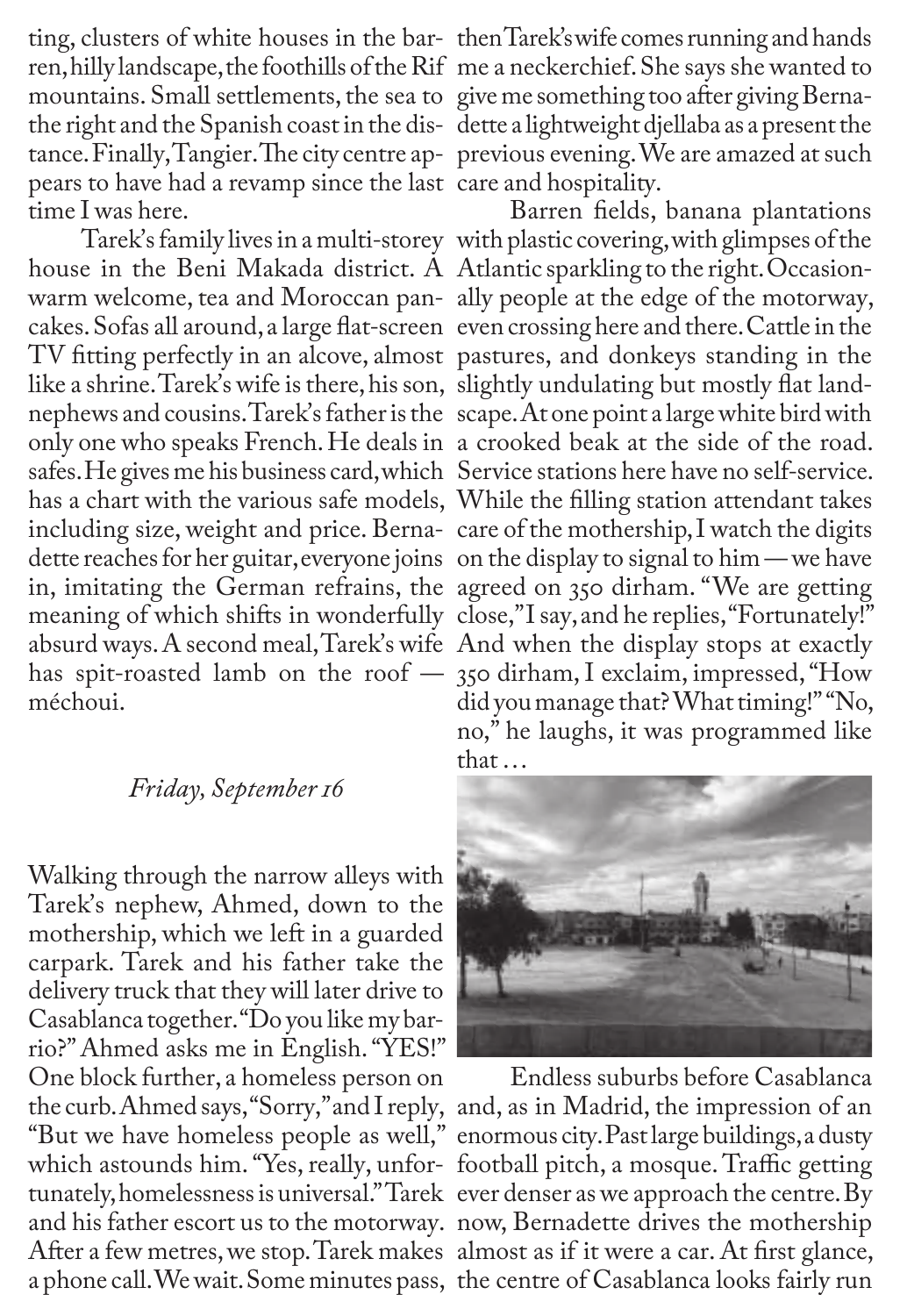down, with houses pitted by the humid came on the scene and spread Islam. In

allèle, a school of dance, music and thea-the city was again destroyed by an earthtre which a Frenchwoman named Fanny quake. The Portuguese withdrew, and before they start with their programme scratch, now with its Arabic name al-Dār in October. The other members of the al-bayḍāʾ. team arrived by train from Tangier yesterwho are helping us here, and Zakaria, the through the medina. Cobbled lanes, little photographer.

#### *Saturday, September17*

Most are wearing Western clothes, a few Moroccan medina. On through even narare in djellabas. The odd tourist making rower lanes full of merchants and finally hotel, lots of stray cats.

## *Sunday, September 18*

A guided tour through the medina. Samba, a young Mauritanian who works for Casa Mémoire (an association for the protection of the city's architectural heritage) gives us an overview. Casablanca is ancient and was most likely founded The view from the roof of the Hotel Centhousands of years ago by Berbers. It has tral. Fishing vessels and military boats in seen its share of upheavals in the course of the harbour, a cruise ship further north.

sea air and half-completed buildings, and the late Middle Ages, the city (which had then spotless and stately around the next long been called Anfa) became an imporcorner.A lot of people, a lot of hustle and tant port for pirates, which is why the Porbustle. On one corner, a genuine punk girl tuguese attacked and destroyed it in 1468. with a Mohican haircut — I have never It was then rebuilt and given the name seen a punk rocker in Morocco before. Casa Branca — Portuguese for "white In a small alleyway, we find La Par-house". Their rule lasted until 1755, when and her friend Ghassan are letting us use once again the city was built up from

day, and we also meet Imane and Sofiane, opposite the harbour, the path leads Our hotel is located on the edge of the off. Cats laze around in the heat, dozing. medina in a small square opposite the Past the "triangle monothéiste", where harbour. Only men here in the cafés, as is a synagogue, a church and a mosque are so often the case — patriarchy still thrives. closer in proximity than in any other their way across the square towards the out of the medina through the Porte de From the canon-studded rampart shops, power lines dangling over the streets, wooden shutters on the white facades of mostly two- or three-storeyed houses, the occasional graffiti. On one corner, two policemen keep an eye on us from their motorcycles, but finally race Marrakech. Above us is a clock tower which dates back to the French colonial era. The idea behind mounting the clock was to set a sign for more structure, says Samba, but now the clock is always wrong and nobody bothers.

#### *Monday, September 19*

history. In the seventh century, the Arabs Roofs partly crumbling, washing and sat-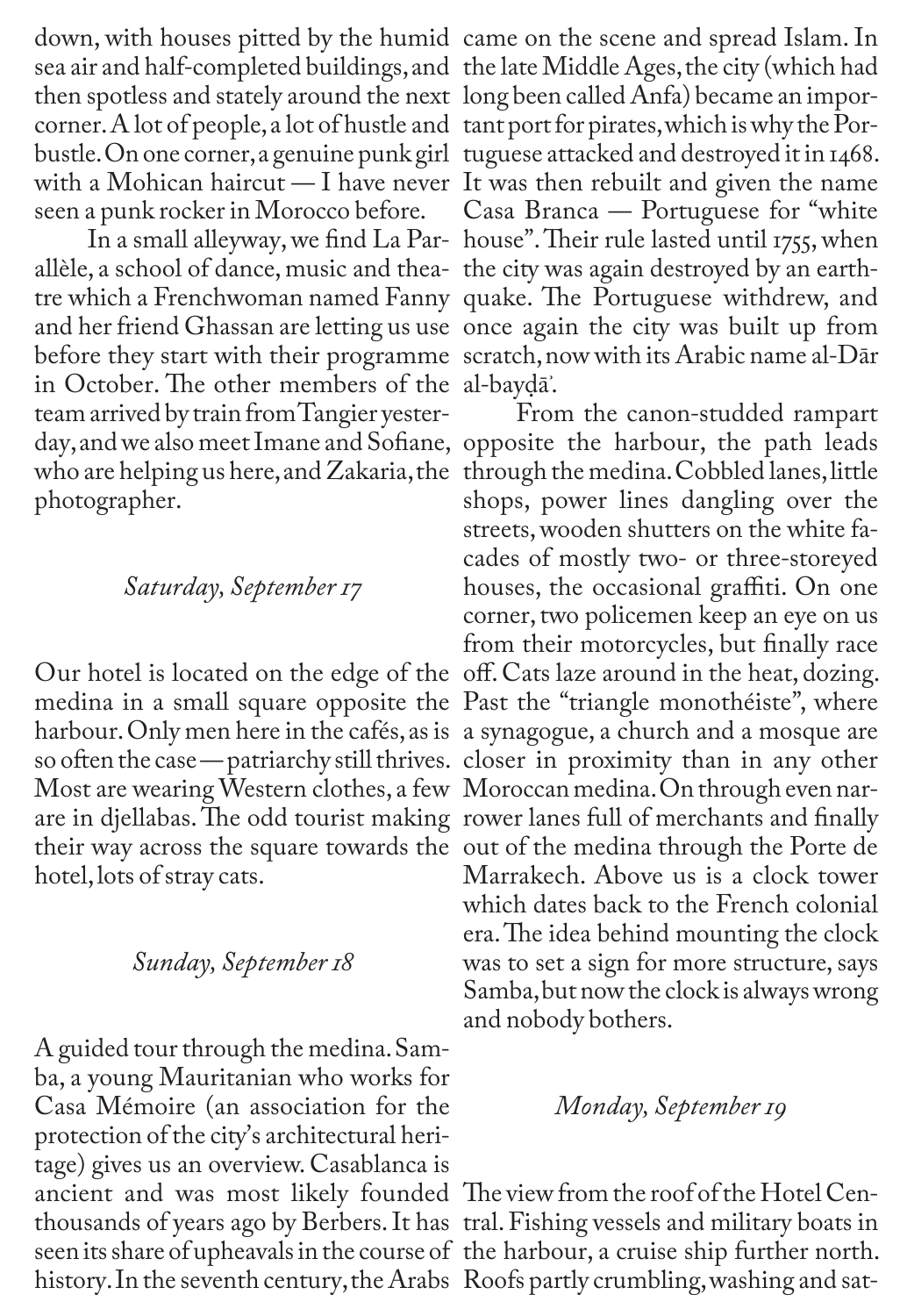ellite dishes here and there. I come down ping cocktails in the Hotel Tower bar and the steps just as the man at the front desk looking westwards over the white flood of is slapping one of the maids. I give him a houses to where the sun is slowly sinking disapproving look, leave the hotel and into the hazy Atlantic. In the bathroom, turn left through the medina, which is a urinal with a lid — an interesting extenstill relatively quiet in the early morning sion to western practices. hours. Then on through the newer part of To get back to the hotel,Duscha and the city, which is simply called Centre I jump into one of the red *petits taxis*. Ville and where French colonisation of The driver, a small, cheerful man in his the early twentieth century has left indel-mid-60s, seems more than happy at his ible marks. A mix of neoclassical build-job: "Taxi mezyan!" he keeps yelling, which ings, art deco and even functionalist ar-roughly means "Taxi-driving is great!" chitecture. Much of it looks surprisingly and he is right, it is great. At the traffic modern.

# *Tuesday, September 20*

On the way to La Parallèle, some hard-tomiss graffiti at the Place Oued El Makhazine. It fills the entire facade: A little girl in a red dress is standing amid skyscrapers, the roofs of which barely reach up to her shoulders. She looks cross and is I ask her if it's a problem riding the waves differentiated. There are three Berber diabeaucoup de dragueurs dans l'eau", the dialects are so different as to make comgist of which is that there are lots of guys munication between them difficult, espehanging around in the water, wanting to cially in the mountains, where the people chat you up. But I can't get away. All the do not always speak Moroccan Arabic. taxis are taken, there is nothing I can do. Can there be anything more stupid than missing a wave because of rush hour? A little later, a music session with Youmna makes up for the frustration.

from a strangely elevated position: sip-ing from right inside my skull. In the af-

lights, he winds down the window, exchanges a few words with his colleagues and laughingly asks them for directions. His enthusiasm is infectious, but at some point we're definitely off course. Together we eventually get there, and everyone is happy.

#### *Wednesday, September 21*

pointedly blocking her ears. I also would A conversation with Zakaria about Berber rather have some peace today. Late in the tribes and many people's mistaken idea afternoon, an opportunity presents itself: that Arabs are everywhere around here. off to the Corniche and Casa Surfhouse, But they only came after the Berbers had with which Imane has connected me. She already long settled the country, when appears to be a keen surfer herself. When Berber tribes had already long become as a woman, she laughs and says, "Il y a lects: Tashelhit, Tamazight and Tarifit. The

#### *Thursday, September 22*

In the evening, a view of the city At sunrise, the muezzin seems to be call-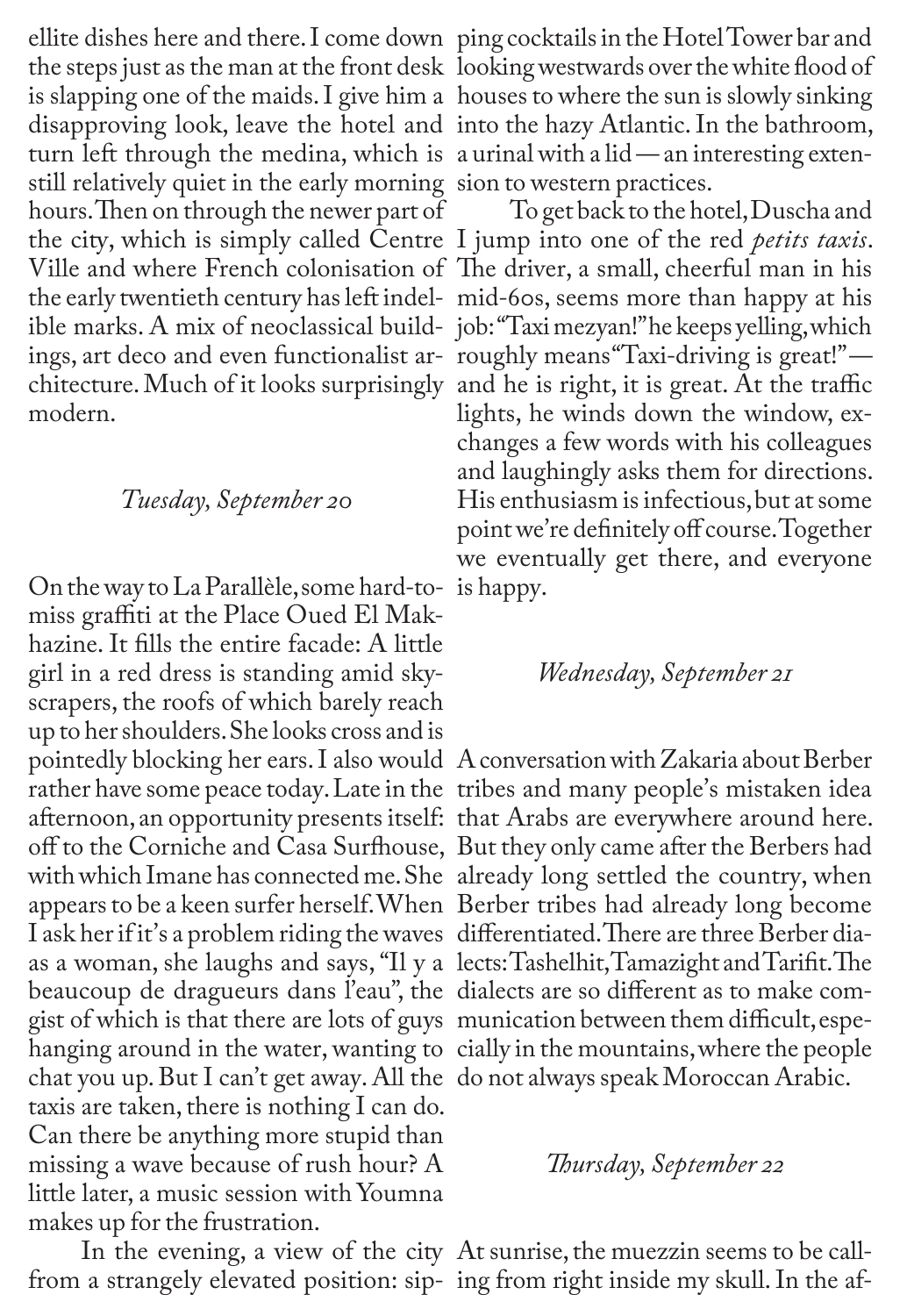ternoon, an interview with Mehdi Khes-and I will be playing tomorrow. In the basesouane, who runs the *tlbb Magazine* and ment of the bar, there is a little stage. It's combines sustainable design,fashion, gen-a full house: a band made up of a handful der issues and artistic experiments. "It's of men in drag — energetic drumming, nice when art comes to the street," he says, singing, theatrical elements, wild and "when the impact is clear. One time, we zany. brought living room furniture to a popular street and we made a square on the has opened a grate in the pavement; bevery surprised, and they sat down, started something to eat. An old woman is crosswell.It was nice to see how art can direct-her back. In the hotel entrance, the receply contribute to society."

Together with a Spanish friend, Mehdi also set up an off-space in an apartment. At some point they had an Italian artist doing a performance in which she started to talk about sexuality and gender questions, "and people were really happy, be-A *petit taxi* takes us to the interview with cause they'd never had a place where they Dounia Benslimane, who manages Racable to openly think together.

hiding it, but now the new generation in the driver is cool about it, and I hold the want to show the underground, what's access to culture as a universal right to happening here in Casablanca. Some-self-expression, culture as a social engine times we feel so affected by French colo-of democracy and understanding, culture zines here that are a copy of what's hap-no absolute freedom of expression, arbipening in France, and they put it here, but trary interference by the state in cultural it's not our image. Or the magazines are issues, conservatism, problems with illithere are not into folklore anymore, they issues that do not exactly make work any sians, Africans, Jews, so we are really rich; boiling up in young people, in artists and why always look for something from cultural workers, and on the other hand Western culture?"

Vertigo club, where Bernadette, Youmna sisting this movement."

ground with tape, then we waited around neath it is a pit where he has got some coal and observed the reactions. People were smouldering. He is lying down, preparing to get comfortable and clean up trash as ing the street, a huge tattered suitcase on Back to the hotel. A homeless man tionist is smoking his shisha.

## *Saturday, September 24*

could share all these things and just were ines, an association promoting cultural "All this stuff was there, we were just journey, a Coke bottle explodes on me, but Morocco wants to talk about that and foaming bottle out the window for a while. show the reality. With *tlbb Magazine* we Dounia explains the objectives of Racines: nisation that we almost want to be French, as an economic factor. And she doesn't shy but that's stupid. Often you see maga-away from naming the problems: there is complete folklore, but the young people eracy, a precarious education system — all want to be themselves.Morocco is a kind easier. "There is an imbalance between the of mix between Arabs, Berbers, Andalu-creative potential that is simmering and After dinner in the port, a visit to the are stepping on the brakes and who are remediation and networking. During the we have institutions and politicians who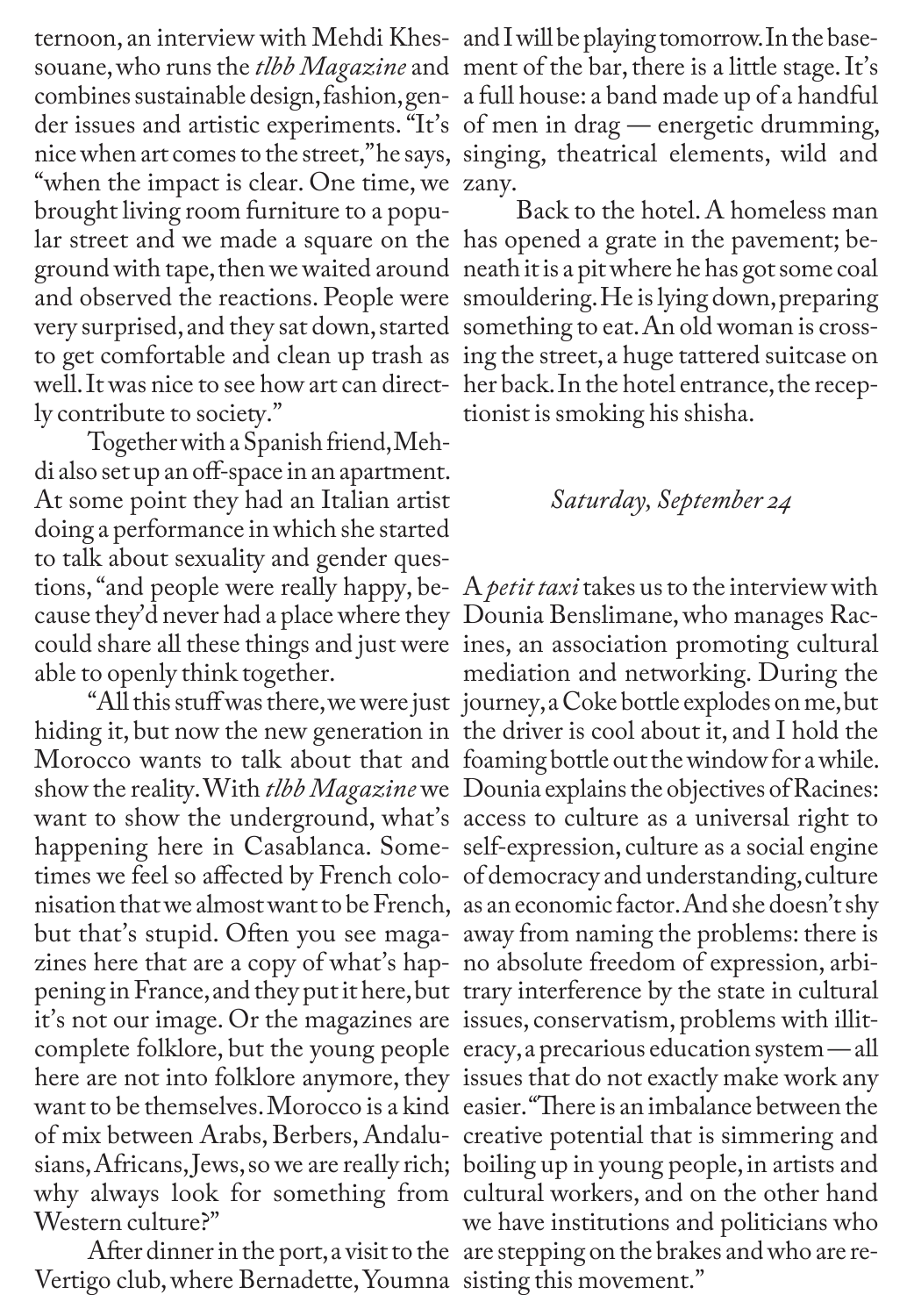There are various reasons for this, she says, above all a culture of anti-culture they had to contend with from the '60s up to the end of the reign of Hassan II: "Cul-Quite emotional goodbyes on the rooftop ture was regarded as a subversive element of La Parallèle. Simple and irrefutable philosophy were removed from curricu-"Earth is a big place." Packing the motherlums, the focus on folklore was preferred. ship, getting ready to go. Which is logical: the stronger a cultural development, the sooner people understand what is happening around them. They will criticise and ask questions. So people prefer not to invest too much in culture, or at least invest in the kind of culture that does not provoke too much thought." There are also many decisionmakers who are not qualified, she says, and, in addition, an ideological dispute is brewing between the conservatives and those who advocate a more open society. And the public — the people this should all be about — is simply forgotten in the process. She says there is no vision for this huge city. For example, there are fourteen cultural centres with performance venues, Sofiane has led me to the motorway, slowbillion euros, with all the frills. It's a kind than on the way down. The white birds of show-off strategy — looking good on again; they seem to be herons checking the outside while entirely neglecting the the motorway for potential food. population's cultural needs. And what is artists' final presentations, which are be-Thirty hours across the Mediterranean ing held in rooms of the Hotel Central along the Spanish coast on board the Fanand La Parallèle.

## *Sunday, September 25*

and fought. Subjects like sociology or statement by Zakarias that still resonates:



*Monday, September 26*

but no budget, no artistic directors, no real ly leaving Casablanca behind. Relaxed programme, and at the same time the larg-driving towards Tangier. Passing by the est theatre in Africa is being built for 1.5 plantations again, more people by the road

personally important to Dounia in life? ier Med cargo port, almost Kafkaesque. "Integrity," she replies. I walk back to the I get a better idea of what Tarek went Porte de Marrakech, impressed by her through on his way south and make it just clarity. The rest of the day is devoted to the in time to catch my ferry to Barcelona. Crazy hours at customs of the Tangtastic, an Italian ship run by Grandi Navi Veloci. Filipino–Italian–Tunisian crew, lots of families with small children aboard — big sleep for me. The next day in the restaurant I meet Victor, a good-humoured man around fifty-five wearing horn-rims.